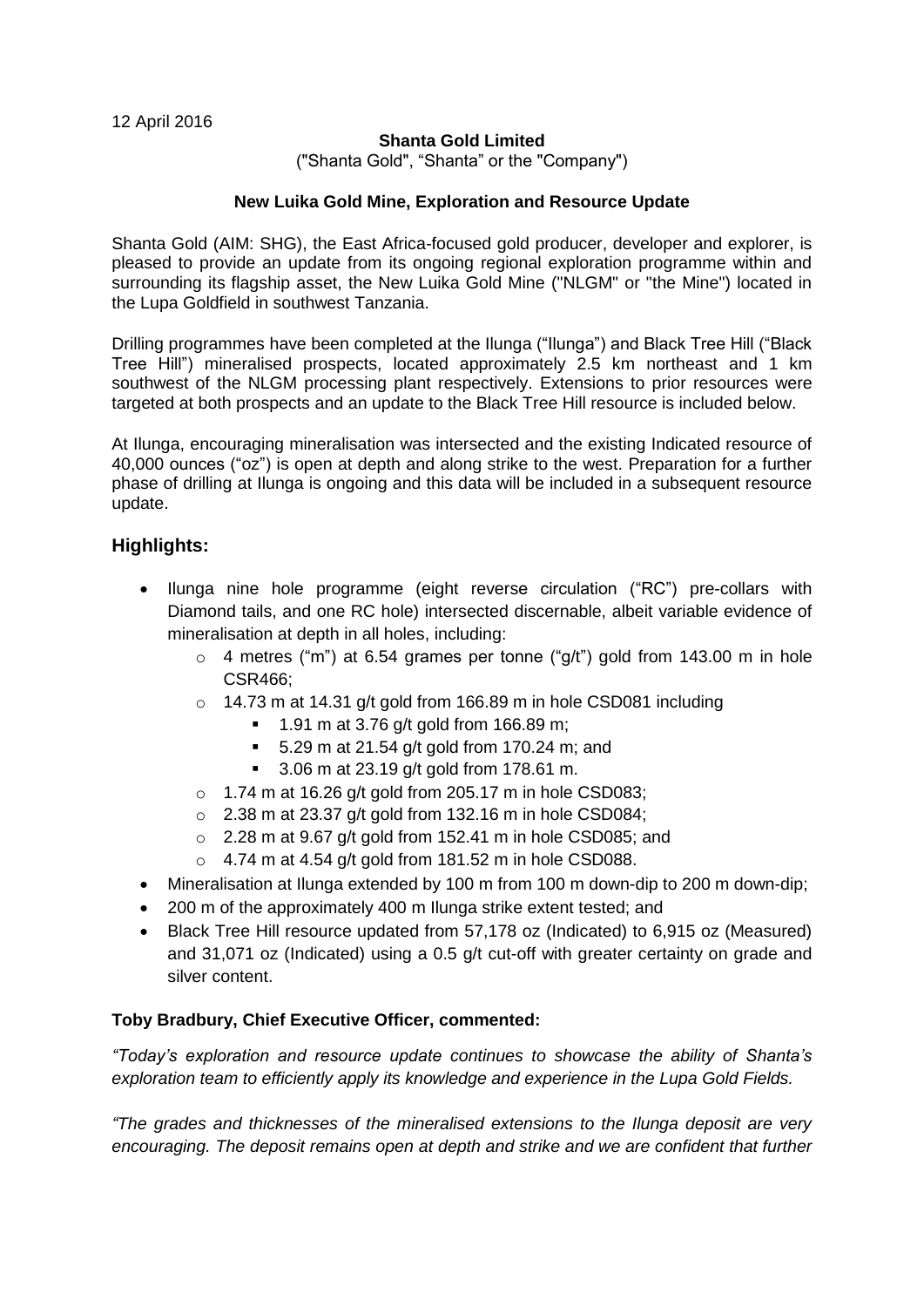*on-going exploration has strong potential to further upgrade and extend the resource base at Ilunga."*

**Enquiries:**

| <b>Shanta Gold Limited</b><br>Toby Bradbury (CEO)                                      | +255 (0) 22 2601 829  |
|----------------------------------------------------------------------------------------|-----------------------|
| <b>Nominated Adviser and Broker</b><br>Peel Hunt LLP<br>Matthew Armitt / Ross Allister | +44 (0) 20 7418 8900  |
| <b>Financial Public Relations</b><br>Tavistock<br>Emily Fenton / Nuala Gallagher       | +44 (0) 20 79 20 3150 |

#### **About Shanta Gold**

Shanta Gold is an East Africa-focused gold producer, developer and explorer. It currently has defined ore resources on the New Luika and Singida projects in Tanzania and holds exploration licences over a number of additional properties in the country. Shanta's flagship New Luika Gold Mine commenced production in 2012 and produced 81,873 ounces in 2015. The Company is admitted to trading on London's AIM and has approximately 469 million shares in issue. For further information please visit: [www.shantagold.com.](http://www.shantagold.com/)

The technical information contained within this announcement has been reviewed and approved by Mr. Awie Pretorius MSc.Pri.Sci.Nat. Mr. Pretorius is a consultant to Shanta and a member of the South African Council for Natural Scientific Professionals (SACNASP Membership Number 400060/91).

He has sufficient experience that is relevant to the style of mineralization and type of deposit under consideration and to the activity being undertaken to qualify as a Competent Person as defined in the 2012 Edition of the 'Australasian Code for Reporting of Exploration Results, Mineral Resources and Ore Reserves' and for the purposes of the AIM Guidance Note on Mining and Oil & Gas Companies dated June 2009.

# **Regional Exploration Update**

Drilling at the Ilunga and Black Tree Hill deposits forms part of the Company's commitment to a systematic programme of exploration focused on the optimisation and upgrade of known mineralised prospects within the NLGM mining licence, as well as exploration on tenements in the vicinity of NLGM currently held by the Company. Shanta is exploring all options to bring additional resources into its Base Case Mine Plan, announced 29 September 2015, including high grade underground deposits which are open at depth.

#### **Ilunga Deposit**

The drilling programme described in today's update has increased the definition of mineralisation at Ilunga by about 100 m from around 100 m down-dip to approximately 200 m down-dip. Drilling targeted approximately 200 m of the thus far defined 400 m Ilunga strike expression judged to host plunging zones of gold enrichment identified during earlier work.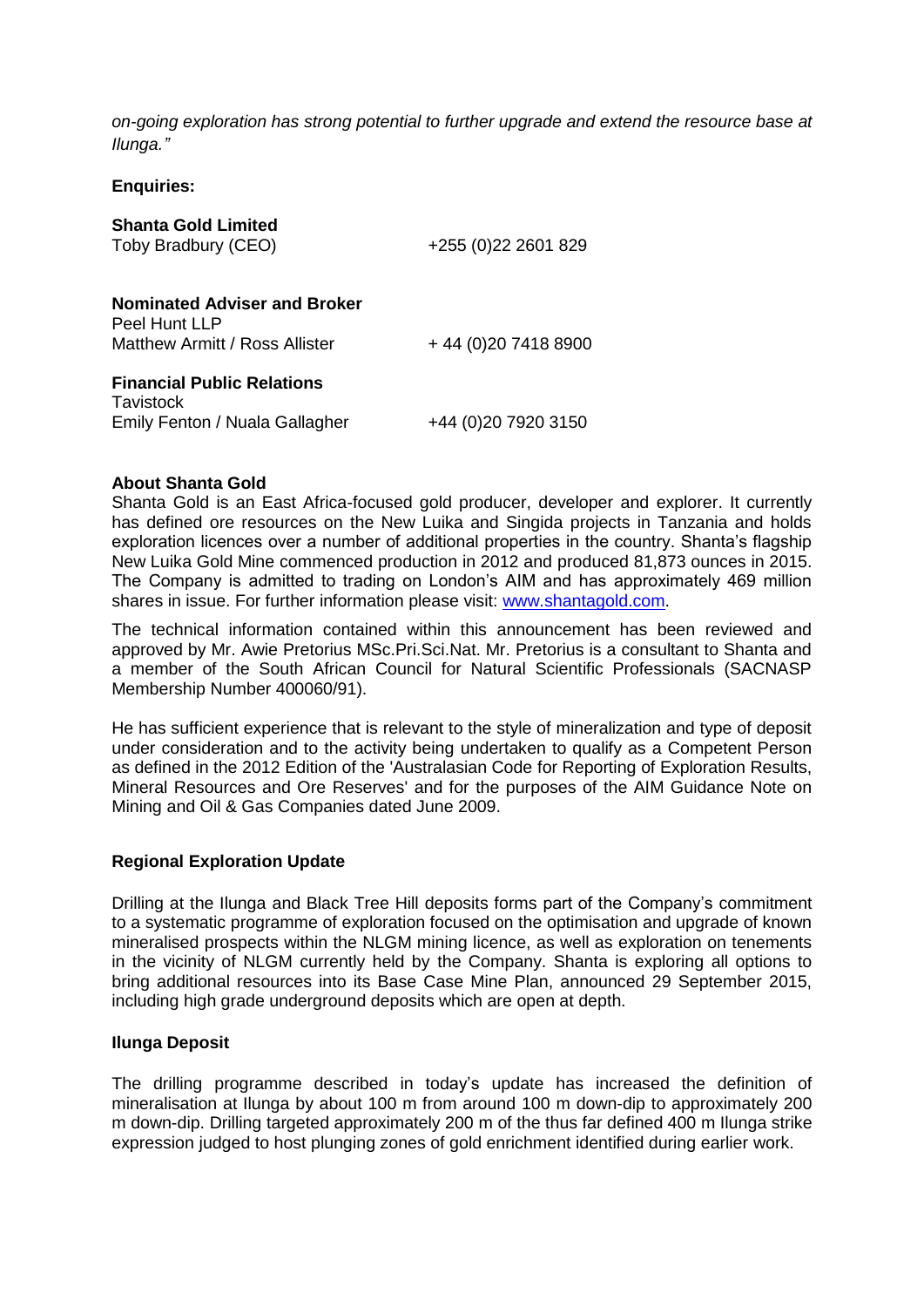In particular, the Company is encouraged by the fact that a high grade strike extension at depth and to the west of the currently defined orebody, blind to surface due to a fault truncation, has been identified. This western strike extension will form the focus of future work.

The Ilunga deposit remains open at depth and down-plunge to the west. The preparation of additional drill sites has commenced and further drilling will resume once drill access roads have been prepared.

### **Black Tree Hill Deposit**

An eight hole RC and Diamond drilling programme comprising RC pre-collar holes with diamond drill tails to the mineralised zone was commissioned at the Black Tree Hill satellite deposit. Black Tree Hill was a focus for colonial gold miners that transported ore mined from sub-vertical underground stopes at the target to the nearby New Saza Mine that was operational until 1956.

The purpose of the programme was the evaluation of underground mining potential at depth over a strike expression of approximately 400 m, below levels to be exploited by means of open pit mining techniques. All drill holes intersected mineralisation but improved definition of colonial mined-out voids as well as generally lower than expected gold grades achieved during the most recent down-dip drilling programme resulted in an overall reduction of the Black Tree Hill resource base.

New data derived from the above drilling programme, coupled with data from 108 closespaced RC drillholes drilled earlier for grade control purposes was submitted to the Company's independent Resource Estimation Consultants for resource estimation.

The Black Tree Hill deposit can now be considered to be drilled out for planning purposes and an updated reserve will be declared in due course. Prior internal estimates for the open pit reserve base based on the 2012 resources at Black Tree Hill were 145,000 tonnes at 1.95 g/t for 9,000oz gold at US\$1,300 /oz.

| <b>BHID</b>   | <b>FROM</b> | TO     | <b>Sample</b><br>No. | Au<br>Ave | <b>Intersection</b><br>Width $(m)^2$ | Au<br>ppm <sup>3</sup> |  |
|---------------|-------------|--------|----------------------|-----------|--------------------------------------|------------------------|--|
|               | 143         | 144    | 287795               | 5.41      |                                      |                        |  |
| CSR466        | 144         | 145    | 287796               | 7.76      | 4.00                                 | 6.54                   |  |
|               | 145         | 146    | 287797               | 8.94      |                                      |                        |  |
|               | 146         | 147    | 287798               | 4.05      |                                      |                        |  |
|               |             |        |                      |           |                                      |                        |  |
|               | 166.89      | 167.36 | 683539               | 13.6      |                                      |                        |  |
| <b>CSD081</b> | 167.36      | 167.75 | 683540               | 0.11      | 1.91                                 | 3.76                   |  |
|               | 167.75      | 168.30 | 683542               | 0.75      |                                      |                        |  |
|               | 168.30      | 168.80 | 683543               | 0.65      |                                      |                        |  |
|               |             |        | AND                  |           |                                      |                        |  |
|               | 170.24      | 170.53 | 683547               | 0.61      |                                      |                        |  |
| <b>CSD081</b> | 170.53      | 171.10 | 683548               | 2.34      | 5.29                                 | 21.54                  |  |
|               | 171.10      | 171.55 | 683549               | 4.45      |                                      |                        |  |

# **Table 1: Ilunga Mineralised Intersections<sup>1</sup>**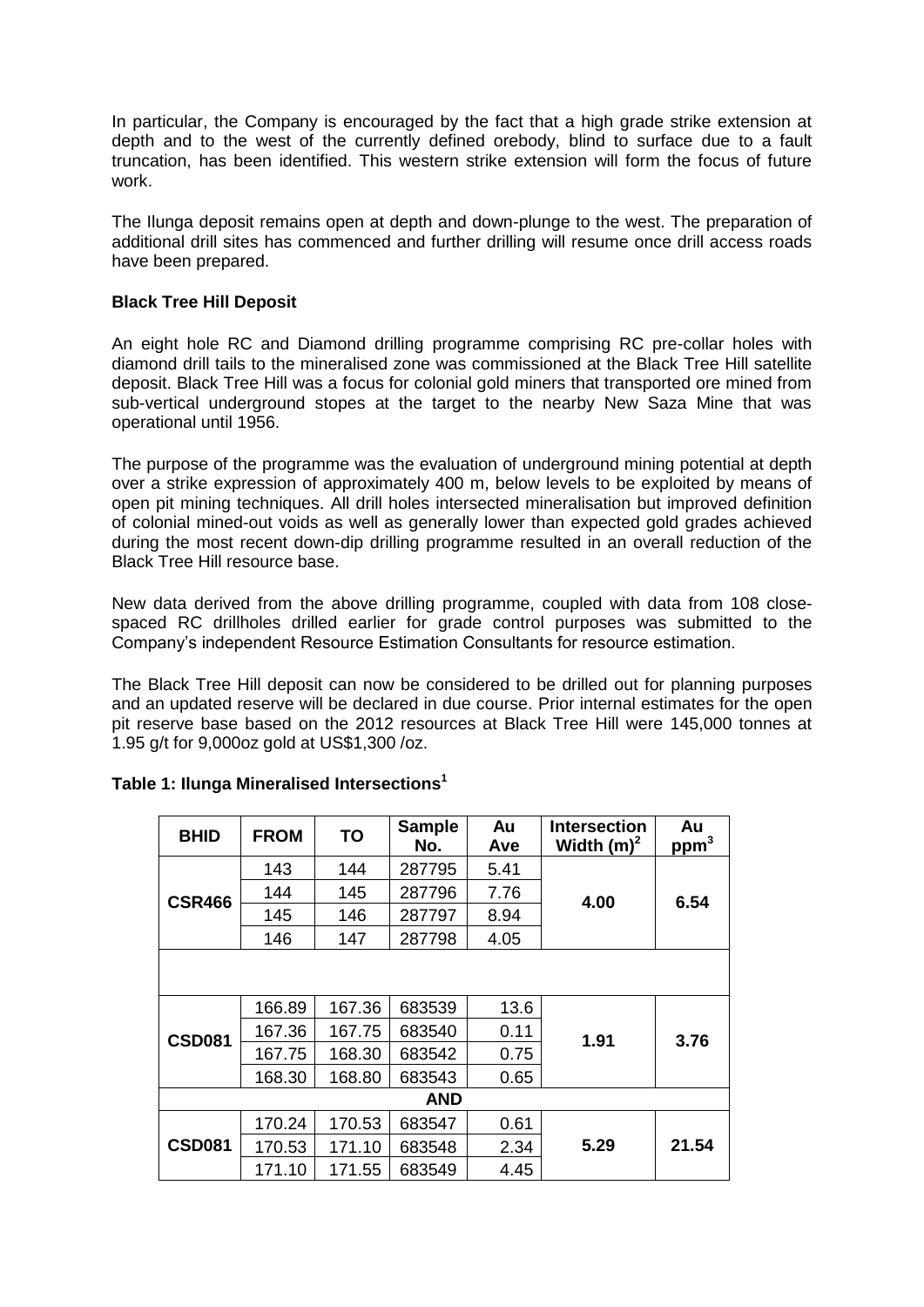|               | 171.55      | 171.87 | 683551               | 17        |                                  |           |  |  |  |
|---------------|-------------|--------|----------------------|-----------|----------------------------------|-----------|--|--|--|
|               | 171.87      | 172.37 | 683552               | 2.06      |                                  |           |  |  |  |
|               | 172.37      | 172.86 | 683553               | 2.07      |                                  |           |  |  |  |
|               | 172.86      | 173.40 | 683554               | 38.55     |                                  |           |  |  |  |
|               | 173.40      | 173.90 | 683555               | 29.8      |                                  |           |  |  |  |
|               | 173.90      | 174.50 | 683556               | 105.93    |                                  |           |  |  |  |
|               | 174.50      | 175.00 | 683558               | 5.98      |                                  |           |  |  |  |
|               | 175.00      | 175.53 | 683559               | 1.3       |                                  |           |  |  |  |
|               |             |        | <b>AND</b>           |           |                                  |           |  |  |  |
| <b>CSD081</b> | 177.14      | 177.73 | 683564               | 1.13      | 0.59                             | 1.13      |  |  |  |
|               |             |        | <b>AND</b>           |           |                                  |           |  |  |  |
|               | 178.61      | 178.98 | 683568               | 3.19      |                                  |           |  |  |  |
|               | 178.98      | 179.41 | 683569               | 109       |                                  |           |  |  |  |
|               | 179.41      | 179.91 | 683570               | 7.05      |                                  |           |  |  |  |
| <b>CSD081</b> | 179.91      | 180.35 | 683571               | 1.87      | 3.06                             | 23.19     |  |  |  |
|               | 180.35      | 180.69 | 683573               | 3.58      |                                  |           |  |  |  |
|               | 180.69      | 181.12 | 683574               | 39.7      |                                  |           |  |  |  |
|               | 181.12      | 181.67 | 683575               | 0.49      |                                  |           |  |  |  |
|               |             |        |                      |           |                                  |           |  |  |  |
| <b>BHID</b>   | <b>FROM</b> | TO     | <b>Sample</b><br>No. | Au<br>Ave | <b>Intersection</b><br>Width (m) | Au<br>ppm |  |  |  |
|               | 219.20      | 219.72 | 683641               | 2.05      |                                  |           |  |  |  |
|               | 219.72      | 220.31 | 683642               | 1.25      |                                  |           |  |  |  |
|               | 220.31      | 220.73 | 683643               | 1.18      |                                  |           |  |  |  |
|               | 220.73      | 221.15 | 683644               | 0.76      |                                  | 1.00      |  |  |  |
| <b>CSD082</b> | 221.15      | 221.62 | 683645               | 0.42      | 4.12                             |           |  |  |  |
|               | 221.62      | 222.12 | 683647               | 0.48      |                                  |           |  |  |  |
|               | 222.12      | 222.60 | 683648               | 0.89      |                                  |           |  |  |  |
|               | 222.60      | 222.88 | 683649               | 0.74      |                                  |           |  |  |  |
|               | 222.88      | 223.32 | 683650               | 0.95      |                                  |           |  |  |  |
|               |             |        | <b>AND</b>           |           |                                  |           |  |  |  |
| <b>CSD082</b> | 224.66      | 225.22 | 683655               | 1.14      | 0.56                             | 1.14      |  |  |  |
|               |             |        | <b>AND</b>           |           |                                  |           |  |  |  |
| <b>CSD082</b> | 266.82      | 267.32 | 683728               | 0.47      | 0.94                             | 0.51      |  |  |  |
|               | 267.32      | 267.76 | 683729               | 0.55      |                                  |           |  |  |  |
|               |             |        | <b>AND</b>           |           |                                  |           |  |  |  |
|               | 272.20      | 272.64 | 683741               | 1.02      |                                  |           |  |  |  |
| <b>CSD082</b> | 272.64      | 273.20 | 683742               | 0.55      | 1.34                             | 0.69      |  |  |  |
|               | 273.20      | 273.54 | 683743               | 0.48      |                                  |           |  |  |  |
|               |             |        |                      |           |                                  |           |  |  |  |
| <b>BHID</b>   | <b>FROM</b> | TO     | <b>Sample</b>        | Au        | <b>Intersection</b>              | Au        |  |  |  |
|               |             |        | No.                  | Ave       | <b>Width</b>                     | ppm       |  |  |  |
|               |             |        |                      |           |                                  |           |  |  |  |
| <b>CSD083</b> | 205.17      | 205.72 | 683833               | 1         | 1.74                             | 16.26     |  |  |  |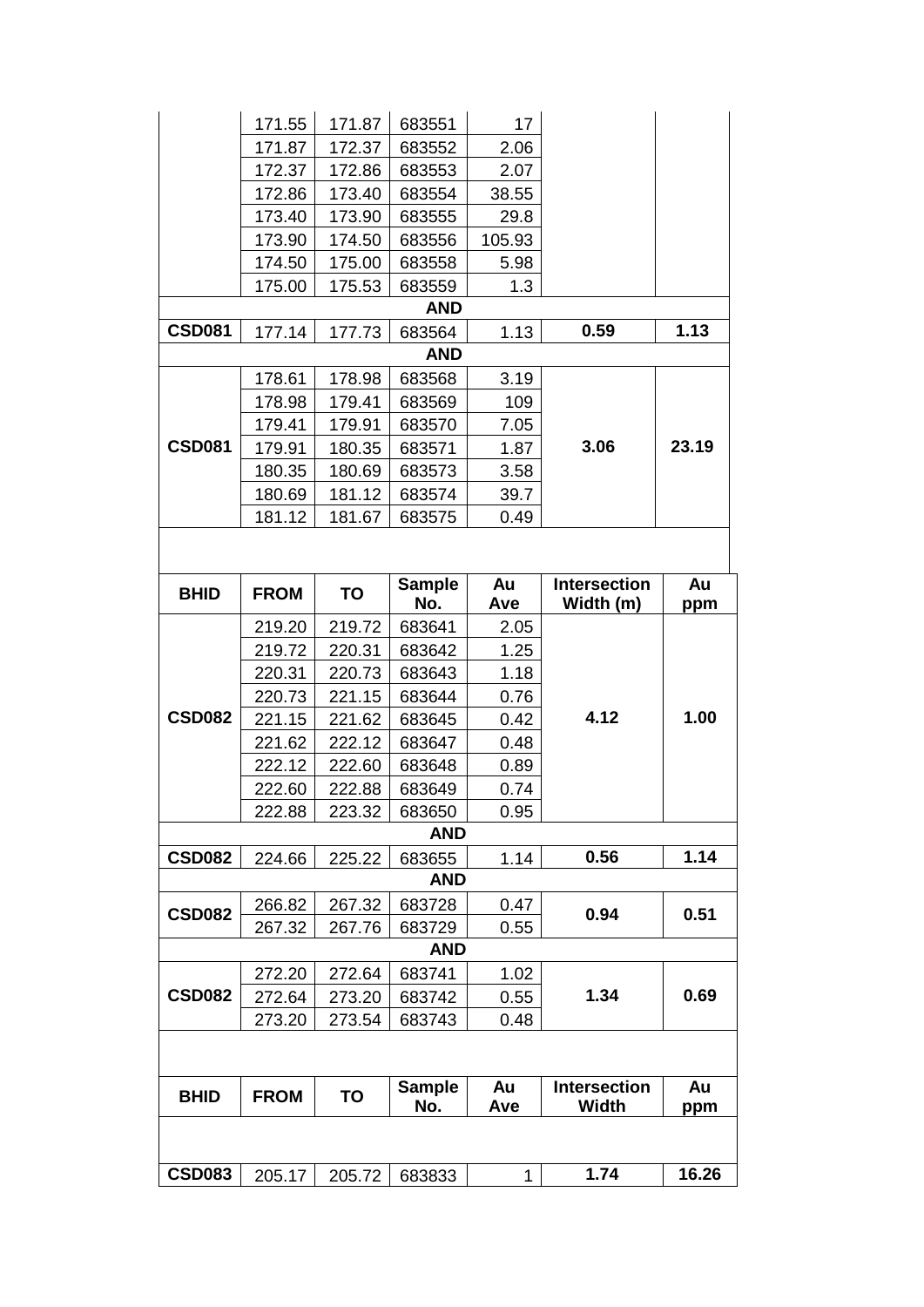| <b>CSD088</b> | 175.03           | 175.47           | 684150           | 4.69         | 1.32                | 2.40  |  |  |  |  |  |  |
|---------------|------------------|------------------|------------------|--------------|---------------------|-------|--|--|--|--|--|--|
|               |                  |                  |                  |              |                     |       |  |  |  |  |  |  |
| <b>BHID</b>   | <b>FROM</b>      | TO               | No.              | Ave          | Width (m)           | ppm   |  |  |  |  |  |  |
|               |                  |                  | <b>Sample</b>    | Au           | <b>Intersection</b> | Au    |  |  |  |  |  |  |
| <b>CSD087</b> | 173.45           | 173.75           | 684123           | 0.49         | 0.3                 | 0.49  |  |  |  |  |  |  |
|               |                  |                  |                  |              |                     |       |  |  |  |  |  |  |
|               | 142.52           | 142.89           | 684058           | 0.31         |                     |       |  |  |  |  |  |  |
| <b>CSD086</b> | 142.28           | 142.52           | 684057           | 0.3          | 0.61                | 0.31  |  |  |  |  |  |  |
|               |                  |                  |                  |              |                     |       |  |  |  |  |  |  |
| <b>CSD085</b> | 173.45           | 173.71           | 684001           | 1.16         | 0.26                | 1.16  |  |  |  |  |  |  |
|               |                  |                  | <b>AND</b>       |              |                     |       |  |  |  |  |  |  |
|               | 154.34           | 154.69           | 683978           | 30           |                     |       |  |  |  |  |  |  |
|               | 154.12           | 154.34           | 683977           | 0.35         |                     |       |  |  |  |  |  |  |
|               | 153.88           | 154.12           | 683976           | 2.41         |                     |       |  |  |  |  |  |  |
| <b>CSD085</b> | 153.48           | 153.88           | 683975           | 7.23         | 2.28                | 9.67  |  |  |  |  |  |  |
|               | 153.23           | 153.48           | 683974           | 4.23         |                     |       |  |  |  |  |  |  |
|               | 152.87           | 153.23           | 683972           | 18.2         |                     |       |  |  |  |  |  |  |
|               | 152.41           | 152.87           | 683971           | 0.83         |                     |       |  |  |  |  |  |  |
|               |                  |                  |                  |              |                     |       |  |  |  |  |  |  |
|               | 134.18           | 134.54           | 683924           | 1.22         |                     |       |  |  |  |  |  |  |
|               | 133.77           | 134.18           | 683923           | 0.23         |                     |       |  |  |  |  |  |  |
|               | 133.62           | 133.77           | 683922           | 1.2          |                     |       |  |  |  |  |  |  |
| <b>CSD084</b> | 133.16           | 133.62           | 683921           | 18.15        | 2.38                | 23.37 |  |  |  |  |  |  |
|               | 132.69           | 133.16           | 683920           | 24.2         |                     |       |  |  |  |  |  |  |
|               | 132.47           | 132.69           | 683918           | 157          |                     |       |  |  |  |  |  |  |
|               | 132.16           | 132.47           | 683917           | 2.07         |                     |       |  |  |  |  |  |  |
|               |                  |                  |                  |              |                     |       |  |  |  |  |  |  |
|               | 233.60           | 234.00           | 683886           | 0.68         |                     |       |  |  |  |  |  |  |
| <b>CSD083</b> | 233.15           | 233.60           | 683885           | 0.43         | 1.48                | 0.79  |  |  |  |  |  |  |
|               | 232.68           | 233.15           | 683884           | 0.73         |                     |       |  |  |  |  |  |  |
|               | 232.52           | 232.68           | 683883           | 2.24         |                     |       |  |  |  |  |  |  |
|               |                  |                  | <b>AND</b>       |              |                     |       |  |  |  |  |  |  |
| <b>CSD083</b> | 230.46<br>231.00 | 231.00<br>231.23 | 683877<br>683878 | 3.18<br>2.57 | 0.77                | 2.99  |  |  |  |  |  |  |
|               |                  |                  | <b>AND</b>       |              |                     |       |  |  |  |  |  |  |
|               | 206.54           | 206.91           | 683836           | 2.99         |                     |       |  |  |  |  |  |  |
|               | 206.10           | 206.54           | 683835           | 1.44         |                     |       |  |  |  |  |  |  |
|               | 205.72           | 206.10           | 683834           | 61.9         |                     |       |  |  |  |  |  |  |
|               |                  |                  |                  |              |                     |       |  |  |  |  |  |  |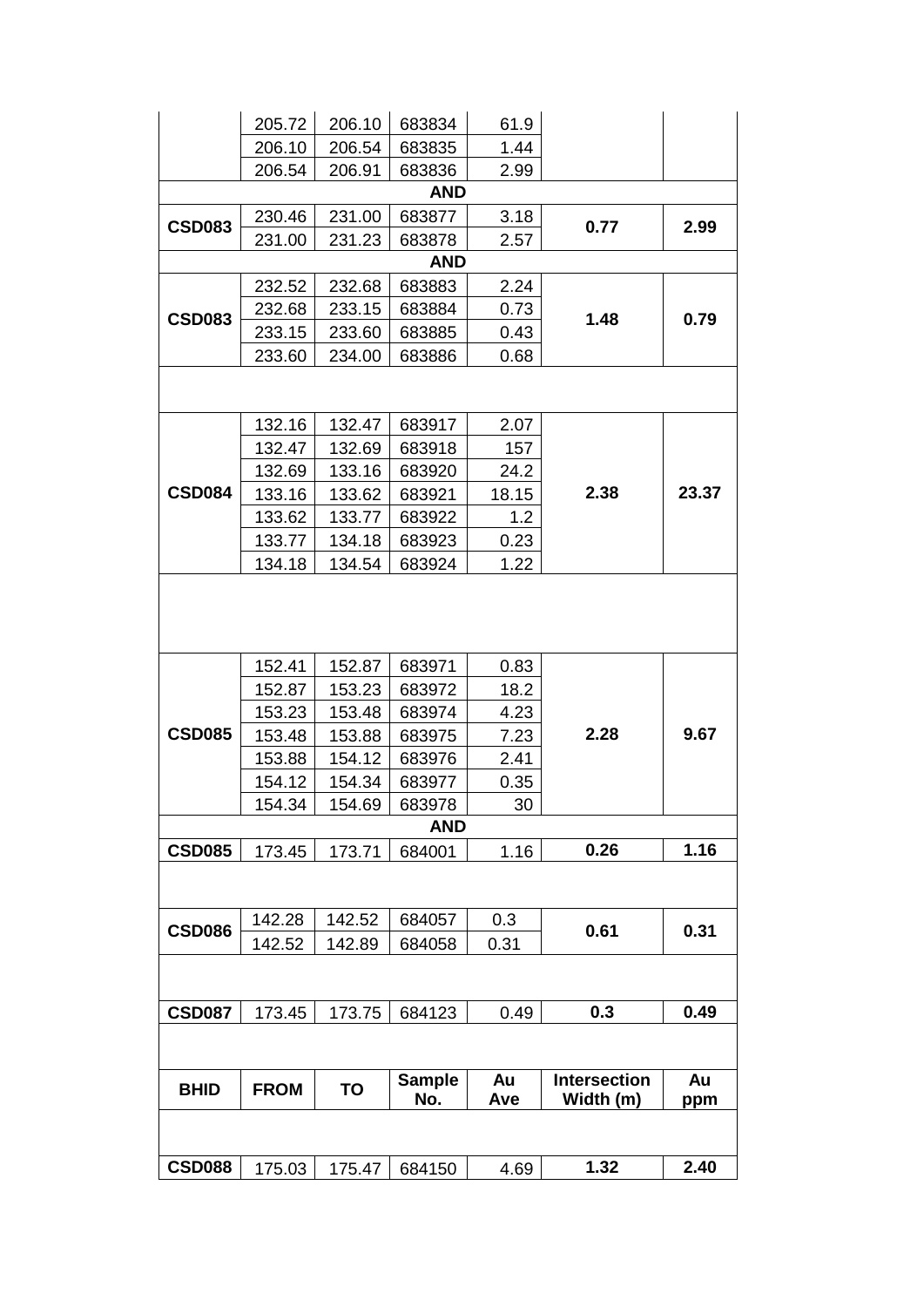|               | 175.47 | 175.99 | 684151     | 0.09 |      |      |
|---------------|--------|--------|------------|------|------|------|
|               | 175.99 | 176.35 | 684152     | 2.94 |      |      |
|               |        |        | <b>AND</b> |      |      |      |
|               | 181.52 | 181.74 | 684167     | 0.44 |      |      |
|               | 181.74 | 182.00 | 684168     | 0.71 |      |      |
|               | 182.00 | 182.53 | 684169     | 0.21 |      |      |
|               | 182.53 | 182.97 | 684171     | 0.42 |      |      |
|               | 182.97 | 183.39 | 684172     | 6.75 | 4.74 |      |
|               | 183.39 | 183.88 | 684173     | 1.16 |      |      |
| <b>CSD088</b> | 183.88 | 184.12 | 684174     | 0.1  |      | 4.54 |
|               | 184.12 | 184.50 | 684175     | 30.3 |      |      |
|               | 184.50 | 184.91 | 684176     | 5.92 |      |      |
|               | 184.91 | 185.17 | 684177     | 4.59 |      |      |
|               | 185.17 | 185.42 | 684178     | 0.6  |      |      |
|               | 185.42 | 185.61 | 684179     | 1.74 |      |      |
|               | 185.61 | 185.85 | 684180     | 3.97 |      |      |
|               | 185.85 | 186.26 | 684181     | 2.22 |      |      |

 $1$  See attached PDF for accompanying plan of drill hole locations

 $2$  All holes were drilled at inclinations of -50 $^{\circ}$  to -60 $^{\circ}$  into a sub-vertical mineralised zone

 $3$  No top-cut applied

# **Table 2: 2016 Black Tree Hill Resource Estimation Figures – 2016 vs. 2012**

Fresh Rock Density: 2.76g/cm<sup>3</sup>

| <b>Measured 2016</b><br>Cut |               |      |      | <b>Measured 2012</b><br>Cut |     |        |        |               |  |  |
|-----------------------------|---------------|------|------|-----------------------------|-----|--------|--------|---------------|--|--|
| Off                         | <b>Tonnes</b> | Au   | Ag   | <b>Ounces</b>               | Off | Tonnes | Grade  | <b>Ounces</b> |  |  |
| g/t                         |               | g/t  | g/t  | Au                          | g/t |        | g/t Au | Au            |  |  |
| 0.0                         | 209 435       | 1.09 | 0.88 | 7 3 1 3                     | 0.0 |        |        |               |  |  |
| 0.5                         | 169 487       | 1.27 | 0.96 | 6915                        | 0.5 |        |        |               |  |  |
| 1.0                         | 101 195       | 1.63 | 1.27 | 5 3 0 0                     | 1.0 |        |        |               |  |  |
| 1.5                         | 49 858        | 2.03 | 1.27 | 3 2 4 6                     | 1.5 |        |        |               |  |  |
| 2.0                         | 22 295        | 2.40 | 1.40 | 1722                        | 2.0 |        |        |               |  |  |
| 2.5                         | 6732          | 2.77 | 1.53 | 599                         | 2.5 |        |        |               |  |  |
| 3.0                         | 1 0 0 9       | 3.11 | 3.32 | 101                         | 3.0 |        |        |               |  |  |
| 3.5                         | 0             |      |      |                             | 3.5 |        |        |               |  |  |

|            | Indicated 2016 |      |      |               |            |               |       |               |
|------------|----------------|------|------|---------------|------------|---------------|-------|---------------|
| Cut<br>Off | Tonnes         | Au   | Ag   | <b>Ounces</b> | Cut<br>Off | <b>Tonnes</b> | Grade | <b>Ounces</b> |
| g/t        |                | g/t  | g/t  | Au            | g/t        |               | g/t   | Au            |
| 0.0        | 982 855        | 1.05 | 2.25 | 33 148        | 0.0        | 1 129 050     | 1.60  | 58 006        |
| 0.5        | 784 418        | 1.23 | 2.37 | 31 071        | 0.5        | 1 060 097     | 1.68  | 57 178        |
| 1.0        | 462 215        | 1.58 | 2.64 | 23 4 80       | 1.0        | 839 111       | 1.92  | 51 733        |
| 1.5        | 218 053        | 1.98 | 2.78 | 13853         | 1.5        | 573 358       | 2.23  | 41 059        |
| 2.0        | 81 841         | 2.40 | 3.20 | 6 3 2 5       | 2.0        | 319 233       | 2.62  | 26 895        |
| 2.5        | 23 164         | 2.94 | 3.79 | 2 1 9 0       | 2.5        | 149 232       | 3.05  | 14 657        |
| 3.0        | 9 2 1 3        | 3.25 | 3.91 | 962           | 3.0        | 56 260        | 3.60  | 6517          |